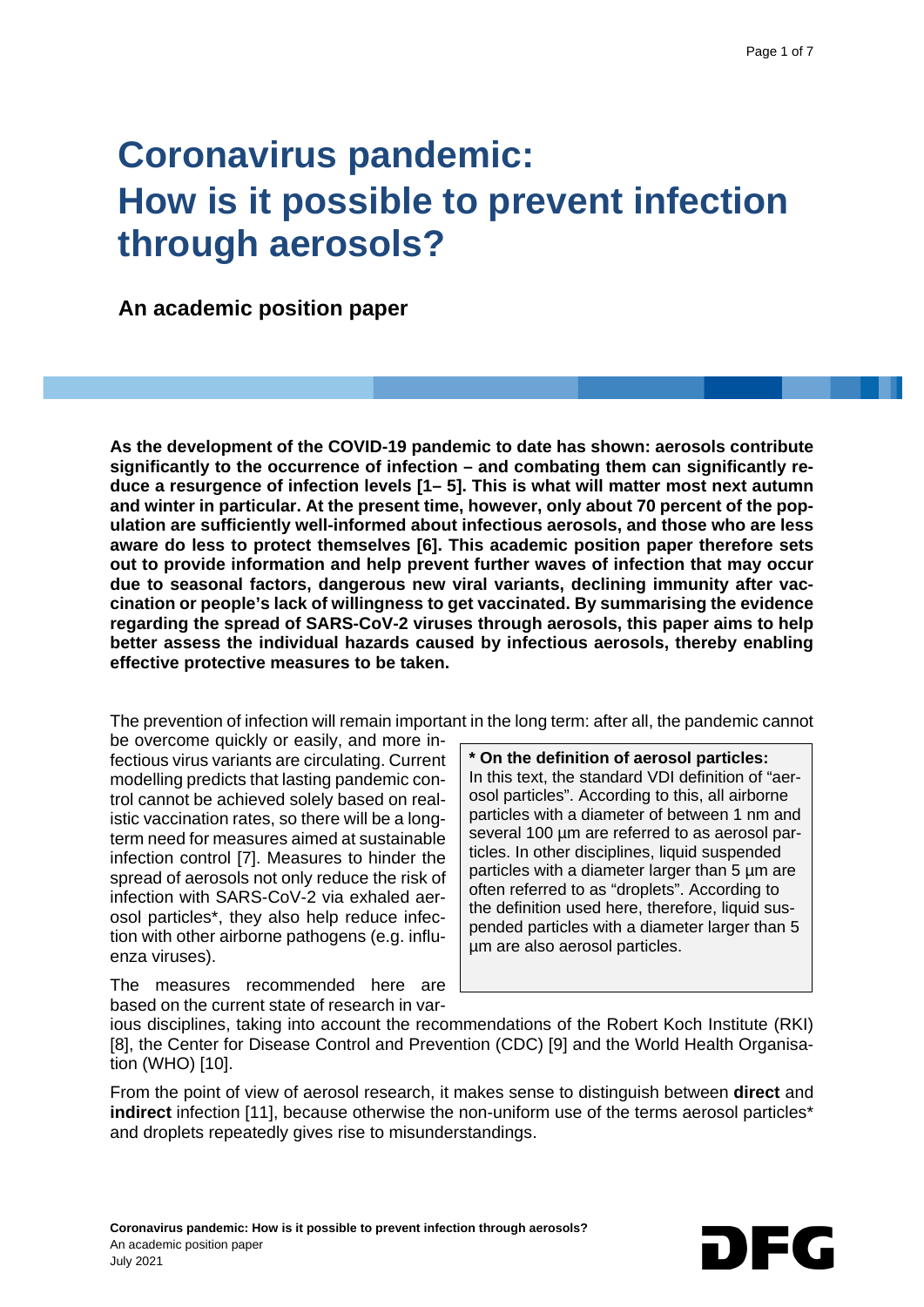**Direct infection** refers to transmission through aerosol particles that are produced when breathing, speaking, coughing, sneezing, for example, and transmitted directly from person to person in large numbers over short distances (less than 1.5 m). Due to the high viral load, **direct** infection is possible even when people interact with each other for a few minutes over small distances (conversation) or are situated physically close to each other (neighbouring workplaces in offices or schools and in public transport, etc.).

**Indirect infection** refers to transmission through infectious aerosol particles that have accumulated indoors over a period of several hours. If the virus load is sufficient and there are people in the room for long enough (more than 15 minutes), infection can occur even if the distance rules are observed. Since aerosol particles travel long distances with the air and infectious particles can be detected in the air for several hours, other people can become infected even if the "infectious" person is no longer in the room.

These two distinct transmission routes significantly influence the resulting risk of infection.

Both **direct** and **indirect** infection can occur **inside closed rooms**. This is why comprehensive precautions are required to guard against infection indoors.

**Outside closed rooms** – i.e. in the open air – virtually the only possibility of becoming infected is by **direct** means: **indirect** infection is highly unlikely due to the extensive dilution of the viral load and its rapid removal by air currents. For this reason, fewer protective measures are usually required outdoors than indoors.

This fundamental distinction gives rise to the following recommendations:

#### **Indoors: Prevention of direct and indirect infection via aerosols**

According to the current state of research, transmission of SARS-CoV-2 takes place almost exclusively indoors [1-5, 12, 13]. The great risk of infection indoors derives from the fact that both **direct** and **indirect** infection occurs here. **Direct infection** is favoured when people talk to each other over a short distance for an extended period of time without moving (e.g. at a cash register or hotel reception, at the hairdresser's, conversing with people sitting next to you in an office or at school, contact with a waiter in a restaurant). **Indirect infection** occurs when people remain in a room for an extended period of time (e.g. at a school or children's daycare centre, in a restaurant, office or shop or on public transport) and there is a high viral load in the room air due to the lack of air exchange. In addition, it must be taken into account that in poorly ventilated indoor spaces, infection can occur even without a direct encounter if an infectious person has previously been there for an extended period of time. For this reason, "cluster infections" or "superspreader events" may occur indoors during the COVID-19 pandemic, such as in old people's homes, residential homes, care facilities, collective accommodation, schools and even in lifts [14]. The risk of **indirect** infection is also increased during activities that involve more energetic breathing (e.g. choir and orchestra rehearsals, heavy physical work, sports in the gym) [15].

*Guidance on reducing the risk of infection from aerosols indoors:*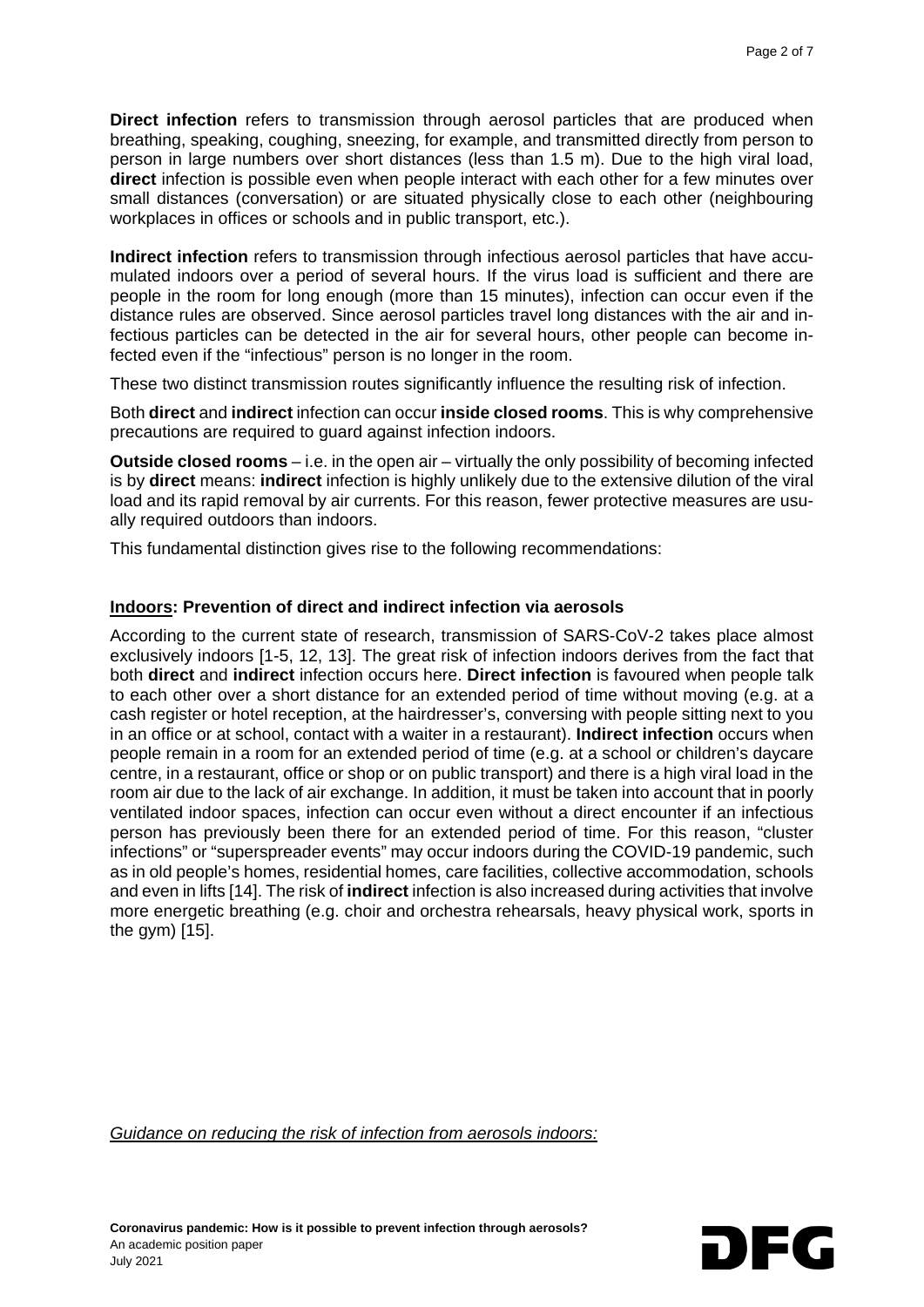The risk of **indirect** infection can be minimised indoors by people only staying in a room for a

short time, by keeping the concentration of infectious aerosols as low as possible by means of intense air exchange or by wearing particle-filtering masks\*\*.

Intense air renewal can be achieved by means of window ventilation, permanently installed ventilation and air conditioning systems or mobile room air purifiers\*\*\*. Rapid air exchange through window ventilation requires regular cross-ventilation (six times per hour, causing a draught to pass through by opening windows on opposite sides of the room, if necessary also in neighbouring rooms) or equally frequent full ventilation (i.e. fully opening all existing windows in the room being used). A ventilator in the window can further reduce the risk of **indirect** infection. Permanently installed ventilation and air conditioning systems should be operated with 100 percent fresh air (no recirculation) at maximum volume flow. If these measures are not technically possible (no ventilation systems available, too few windows that can be opened), physically ineffective (no temperature difference between indoors and outdoors, insufficient wind at the windows),

#### **\*\* On the wearing of masks:**

Correctly worn and tightly fitting certified masks (tested according to DIN standard EN149:2001 and approved as personal protective equipment according to Regulation (EU) 2016/425, such as FFP2, KN95, N95) are best suited to preventing direct and indirect infection. The seal fit of the mask is at least as important for its effectiveness as the separation efficiency of the material, since viruses primarily follow the path of least resistance when breathed in (in this case the gap at the edge of the mask). Certified masks offer very good protection from infection indoors, both for the wearer and for other persons. Medical face masks (surgical masks) and mouth-nose coverings, on the other hand, do not protect the wearer from indirect infection according to the Medical Devices Directive 93/42/EEC because the aerosol particles flow in and out at the edge of the mask unhindered. These masks only offer a certain degree of external protection from direct infection because rapid aerosol spread to the front of the wearer is hindered. Avoid touching the mask while wearing it.

impractical (interruption of work processes) or unreasonable (too cold, draughts, noise outside too loud), it is possible to reduce the virus load by means of powerful mobile room air purifiers\*\*\*. Unlike permanently installed ventilation and air conditioning units, high-quality, high-

#### **\*\*\* On the capacity of mobile room air purifiers:**

Mobile room air purifiers should be able to filter at least six times the room volume per hour in the case of medium room size (approx. 60-100 m²) and maximum occupancy, as in the case of a classroom, for example. In smaller rooms, higher air exchange rates must be ensured due to the smaller room volume. In the case of large indoor spaces (churches, large shops, reception halls), lower air exchange rates are sufficient. Mobile room air purifiers should have filters of class H13 or H14 and be quieter than the natural noise level in the room (if possible quieter than 50 dB(A) at the required volume flow according to the room size) so that they provide sufficient protection and are not switched off. It often makes sense to operate a unit with a higher capacity at a lower level than a small unit at maximum level, as the larger unit will be significantly quieter than a smaller one at the same volume flow.

performance mobile air purifiers can be installed at short notice [16-20]. Since ventilation by opening windows, installed ventilation or air conditioning systems and mobile room air purifiers only provide protection from **indirect** infection but do not provide protection from **direct** infection, they are not a substitute for masks, no matter what type. However, when ventilation is combined with measures that provide protection from **direct** infection – such as spacing, surgical masks, good mouth-nose coverings [11] or transparent protective walls [21-23] – they do allow comprehensive infection control indoors.

Alternatively or in addition to the above measures, good and tight-fitting particle-filtering masks\*\* can be used indoors that provide very good protection from both **direct** and **indirect** infection while also preventing the release of large quantities of aerosol particles into the room [11]. However, such particle-filtering masks often cannot be worn for long periods of time and are therefore not usually suitable for protection for the duration of a full

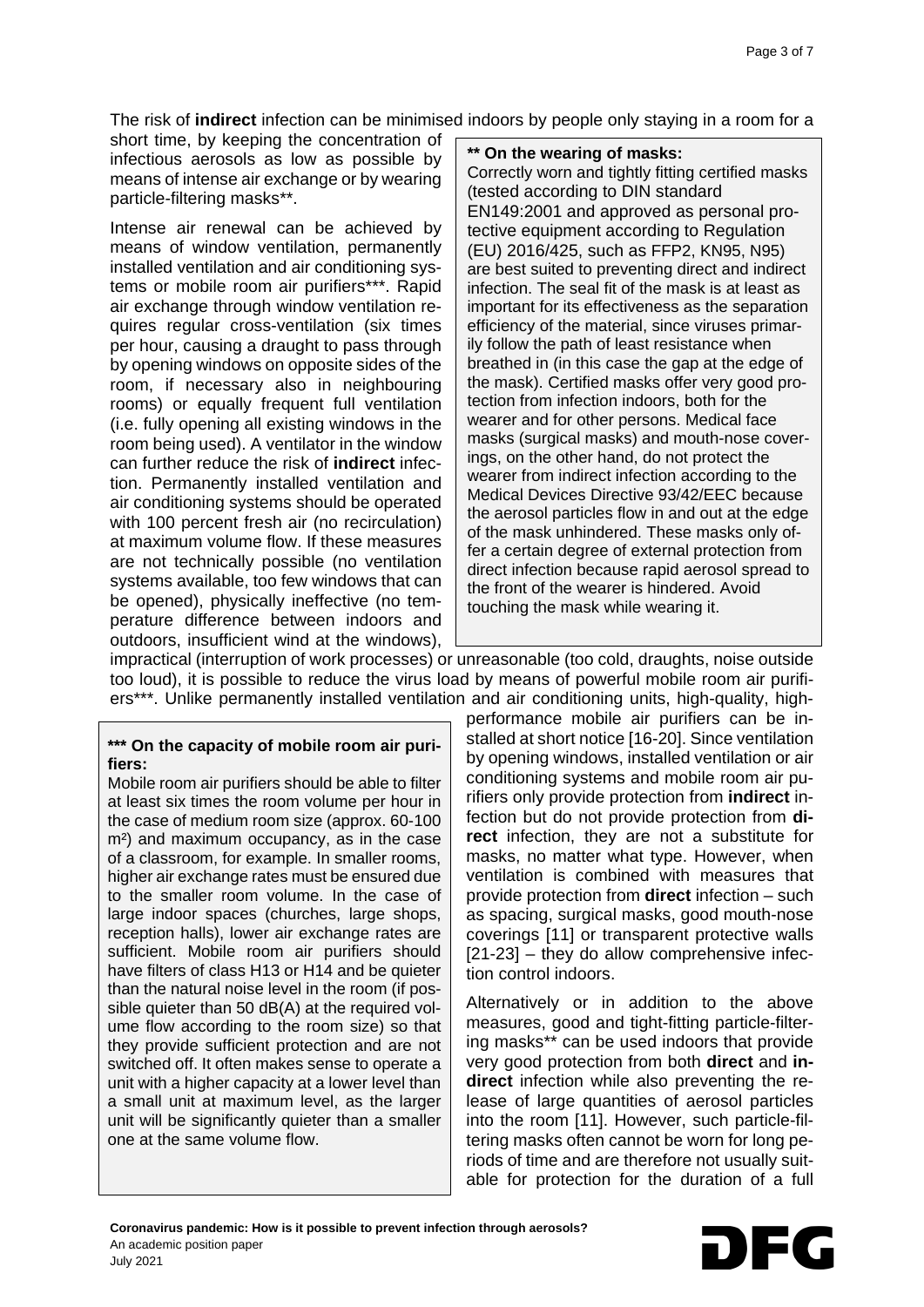working day or for attendance at school. Nonetheless, these masks should be worn consistently in indoor areas that cannot be protected in any other way (e.g. in lifts, corridors, public transport, taxis) and by employees who come into close contact with other people (e.g. medical area, nursing staff, waiters). As such, particle-filtering masks are a good option for the individual, short-term protection of the wearer and for others, even where masks are not mandatory and the immunisation of the population is advanced.

## **Outdoors: Prevention of direct infection via aerosols**

Outdoor transmission through aerosols is extremely rare, so "cluster infections" as observed indoors tend to be unlikely.

There are three main reasons for this:

- 1) there is no enclosed volume of space outdoors in which a virus concentration can accumulate over time. For this reason, there is no significant risk of **indirect** infection outdoors.
- 2) The virus-carrying aerosol particles released are very quickly diluted and transported away by air currents or due to people moving.
- 3) People usually engage in different activities outdoors as compared to indoors and do not usually stay physically close together for long periods of time, such as at school, for example. Contact times also tend to be short outdoors (encounters in pedestrian zones when passing by or while walking, jogging or cycling).

The latter point is the reason why there is not just a very low risk of **indirect** infection outdoors but also a low risk of **direct** infection. **Direct** infection can only occur when people talk to each other face to face over short distances or sit close together for a lengthy period of time (e.g. in a beer garden, in a public transport waiting area) or stand close together (e.g. at a bus stop, in a queue, at open-air events or demonstrations), allowing the released viruses to pass **directly** from person to person via aerosol particles [11, 24].

## *Guidance on reducing the risk of infection from aerosols outdoors:*

Since virtually no **indirect** infection can occur outdoors, the risk of infection is generally much lower than indoors. Nevertheless, **direct** infection should be avoided by maintaining a sufficient distance of 1.5 m [11], for example. If this distance cannot be maintained (e.g. at bus stops, in queues, at open-air events, at demonstrations), masks should be worn outdoors as well, although here even simple medical masks or good mouth-nose coverings offer protection from **direct** infection [11].

As a general rule it should be communicated as clearly as possible that COVID-19 is essentially transmitted by aerosols. In order to plausibly justify protective measures, it is possible to use graphic illustrations to show how such measures such as the correct use of masks, ventilation and mobile air purifiers can prevent infection. In addition, regulations and rules of conduct that are as consistent and uniform as possible help ensure compliance with the protective measures.

## **Conclusion:**

- 1) In order to avoid contact with infectious aerosols in general, the time spent in indoor spaces should be kept as short as possible, and the risk classification issued by the Robert Koch Institute should be followed whenever several people gather together [8].
- 2) If possible, conditions should be created that are comparable to those outdoors by ensuring frequent full ventilation or cross-ventilation.
- 3) Operate ventilation and air conditioning systems at maximum volume flow with 100 percent fresh air as far as possible.
- 4) Where frequent full ventilation or cross-ventilation is not possible or not physically efficient, where it is not implemented or is unreasonable and where no permanently installed ventilation or air conditioning systems are available, use powerful mobile room air purifiers\*\*\* with suitable filters.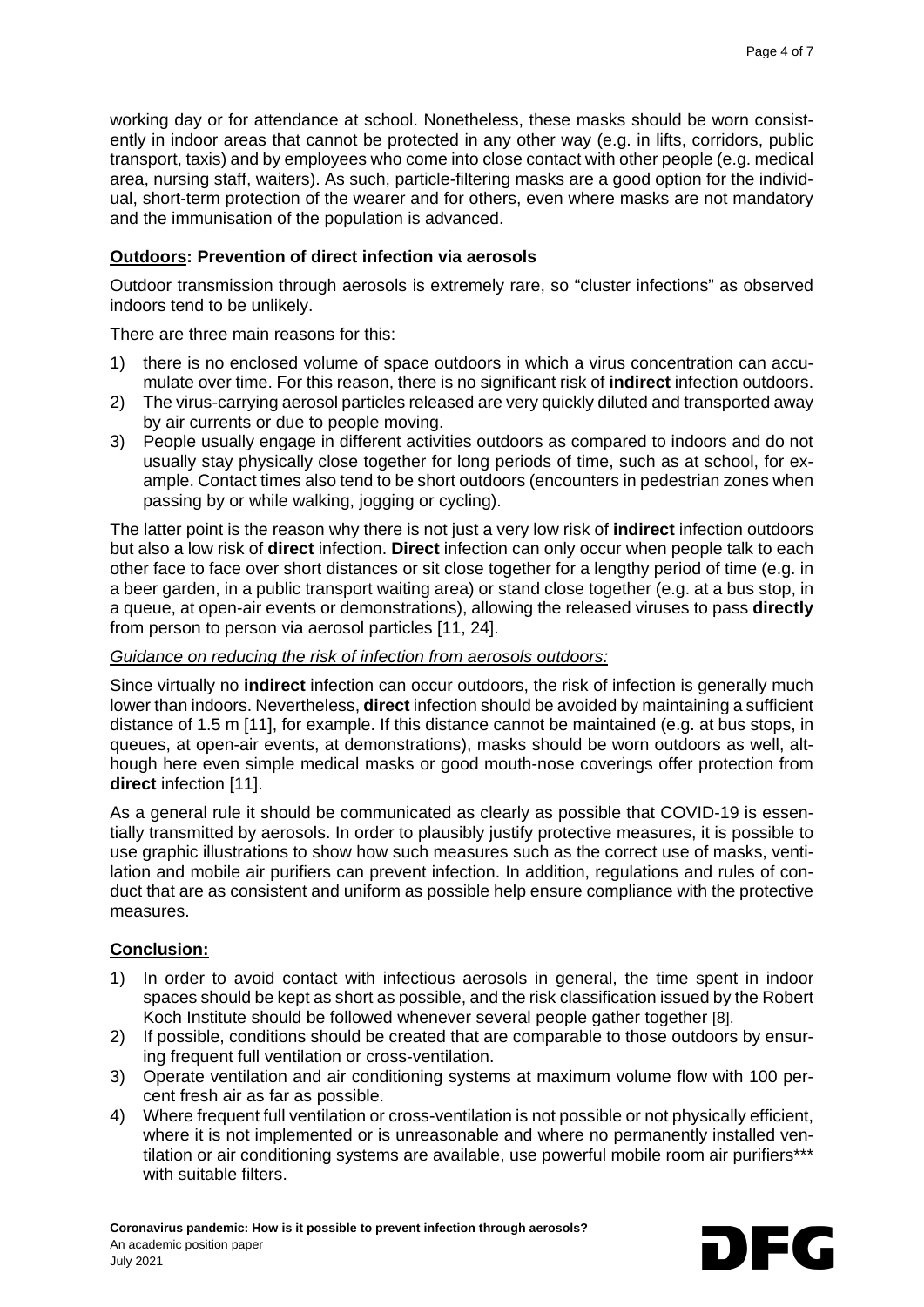- 5) To avoid **direct** infection, in **addition** to points 1) to 4), maintain a safe distance, wear effective masks\*\* or use transparent protective barriers if keeping a distance or wearing a mask is impossible or unreasonable.
- 6) If none of the above measures are feasible, and in particularly hazardous unventilated indoor spaces, tight-fitting certified masks\*\* should be worn.
- 7) Larger-scale events such as theatrical performances, concerts and church services should be held outdoors if possible or else large, well-ventilated halls should be used wherever possible. Certified masks\*\* should be worn in confined indoor spaces where there is a high crowd density such as entrances, exits and bathrooms, and reliable ventilation or air purification concepts should be implemented.

**As a general rule, a combination of measures to prevent direct infection (contact avoidance, distance rules, masks, protective wall panels) and indirect infection (window ventilation, installed ventilation and air conditioning systems, efficient mobile room air purifiers, suitable masks) should always be applied in order to achieve a high level of safety with as few restrictions on comfort as possible.**

### *Disclaimer:*

*This paper was written at the suggestion of the DFG's Commission for Interdisciplinary Pandemic Research with the involvement of external authors from various disciplines; its content and conclusions are supported by the majority of the members of the Commission and also by other scientists (see below).*

### **Author:**

**Christof Asbach** is President of the Gesellschaft für Aerosolforschung e.V. (Society for Aerosol Research). (GAeF).

**Cornelia Betsch** is Heisenberg Professor of Health Communication at the University of Erfurt.

**Eva Grill** is Professor of Epidemiology at the Institute for Medical Information Processing, Biometry and Epidemiology at LMU Munich.

**Susanne Herold** is Professor for Pulmonary Infections at the University of Gießen.

**Christian Kähler** is Professor for Fluid Mechanics and Aerodynamics at the University of the Federal Armed Forces Munich and a member of the DFG Senate Committee and Grants Committee for Collaborative Research Centres.

**Michael Meyer-Hermann** is a professor at the Technical University of Braunschweig and heads the Department of Systems Immunology at the Helmholtz Centre for Infection Research (HZI).

**Stephan Ludwig** is Professor of Molecular Virology at the Centre for Molecular Biology of Inflammation (ZMBE) at the University of Münster.

**Gerhard Scheuch** is a former president of the International Society for Aerosols in Medicine.

**Michael Schlüter** is Professor of Multiphase Flows at Hamburg University of Technology.

**Cornelia Betsch, Eva Grill, Susanne Herold, Stephan Ludwig, Michael Meyer-Hermann and Michael Schlüter are members of the DFG's interdisciplinary Commission for Pandemic Research.** 

**Those in support of the above positions include the following:**

**Gesellschaft für Aerosolforschung e.V. (GAeF)**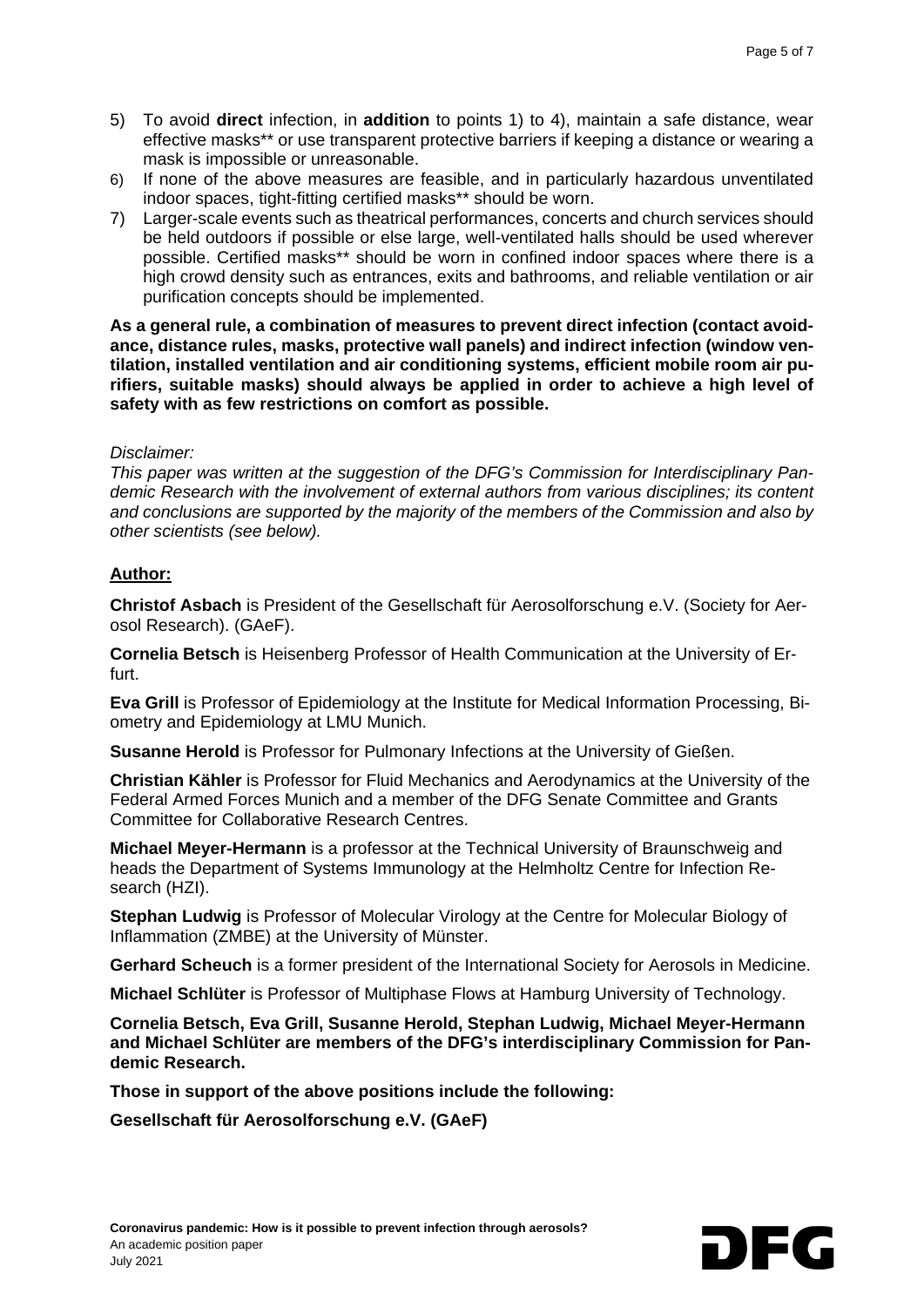**Eberhard Bodenschatz** is Director at the Max Planck Institute for Dynamics and Self-Organization in Göttingen and a member of the German National Academy of Sciences, Leopoldina.

**Gunnar Grün** is Deputy Director of the Fraunhofer Institute for Building Physics (IBP) in Holzkirchen.

**Detlef Lohse** is Professor of Fluid Dynamics at the University of Twente and a member of the Max Planck Society and the German National Academy of Sciences, Leopoldina.

**Markus Raffel** is Professor of Aerodynamics at the University of Hannover and Head of Department at the German Aerospace Center (DLR) in Göttingen.

**Jana Schroeder** is Senior Consultant at the Institute for Hospital Hygiene and Microbiology, Stiftung Mathias-Spital Rheine.

**Cameron Tropea** is Professor of Fluid Mechanics and Aerodynamics (retired) and a member of the Scientific Commission of the German Science Council.

**Clemens-Martin Wendtner** is a professor at LMU Munich, Senior Consultant at Klinik München Schwabing and a member of the German National Academy of Sciences, Leopoldina.

#### **Developed based on information provided by the permanent Senate Commission for the Investigation of Health Hazards of Chemical Compounds (MAK Commission) and the German Physical Society.**

Literature:

- [1] G. A. Soper, The lessons of the pandemic. Science 30 May 1919 Vol. 49, Issue 1274, 501–506, DOI: 10.1126/science.49.1274.501
- [2] W. F. Wells et al., On air-borne infection. Study II. droplets and droplet nuclei. Am. J. Hyg. 20, 611–618 (1934)
- [3] W. F. Wells, Airborne Contagion and Air Hygiene: An Ecological Study of Droplet Infections (Harvard University Press, 1955)
- [4] E. C. Riley, G. Murphy, R. L. Riley, Airborne spread of measles in a suburban elementary school. Am. J. Epidemiol. 107, 421–432 (1978)
- [5] K. A. Prather et al., Airborne transmission of SARS-CoV-2. Science 370, 303–304 (2020)<br>[6] COSMO COVID-19 Snapshot Monitoring, under: https://projekte.uni-er-
- COSMO COVID-19 Snapshot Monitoring, under: [https://projekte.uni-er](https://projekte.uni-erfurt.de/cosmo2020/web/topic/wissen-verhalten/20-wissensvergleich/)[furt.de/cosmo2020/web/topic/wissen-verhalten/20-wissensvergleich/](https://projekte.uni-erfurt.de/cosmo2020/web/topic/wissen-verhalten/20-wissensvergleich/) (retrieved on 17 June 2021)
- [7] S. Moore, E. M. Hill, M. J. Tildesley, L. Dyson, M. J. Keeling, Vaccination and non-pharmaceutical interventions for COVID-19: a mathematical modelling study. Lancet Infect Dis. 2021 Jun; 21(6): 793–802. DOI: 10.1016/S1473-3099(21)00143-2. Epub 2021 Mar 18. PMID: 33743847; PMCID: PMC7972312
- [8] RKI: ControlCOVID, Optionen zur stufenweisen Rücknahme der COVID-19-bedingten Maßnahmen bis Ende des Sommers 2021, [https://www.rki.de/DE/Content/InfAZ/N/Neuartiges\\_Corona](https://www.rki.de/DE/Content/InfAZ/N/Neuartiges_Coronavirus/Downloads/Stufenplan.pdf?__blob=publicationFile)[virus/Downloads/Stufenplan.pdf?\\_\\_blob=publicationFile](https://www.rki.de/DE/Content/InfAZ/N/Neuartiges_Coronavirus/Downloads/Stufenplan.pdf?__blob=publicationFile) (retrieved on 24 June 2021)
- [9] CDC: Ventilation in Schools and Childcare Programs, [https://www.cdc.gov/coronavirus/2019](https://www.cdc.gov/coronavirus/2019-ncov/community/schools-childcare/ventilation.html) [ncov/community/schools-childcare/ventilation.html](https://www.cdc.gov/coronavirus/2019-ncov/community/schools-childcare/ventilation.html) (retrieved on 24 June 2021)
- [10] WHO: Roadmap to improve and ensure good indoor ventilation in the context of COVID-19, ISBN 978-92-4-002128-0 (electronic version), ISBN 978-92-4-002129-7 (print version), World Health Organization 2021, [https://apps.who.int/iris/bitstream/han](https://apps.who.int/iris/bitstream/handle/10665/339857/9789240021280-eng.pdf?sequence=1&isAllowed=y)[dle/10665/339857/9789240021280-eng.pdf?sequence=1&isAllowed=y](https://apps.who.int/iris/bitstream/handle/10665/339857/9789240021280-eng.pdf?sequence=1&isAllowed=y)
- [11] C. J. Kähler, R. Hain, Fundamental protective mechanisms of face masks against droplet infections. Journal of aerosol science 148, 105617, [https://www.sciencedirect.com/science/arti](https://www.sciencedirect.com/science/article/pii/S0021850220301063)[cle/pii/S0021850220301063](https://www.sciencedirect.com/science/article/pii/S0021850220301063)
- [12] M. Z. Bazant, J. W. M. Bush, PNAS 118: e2018995118, <https://doi.org/10.1073/pnas.2018995118>